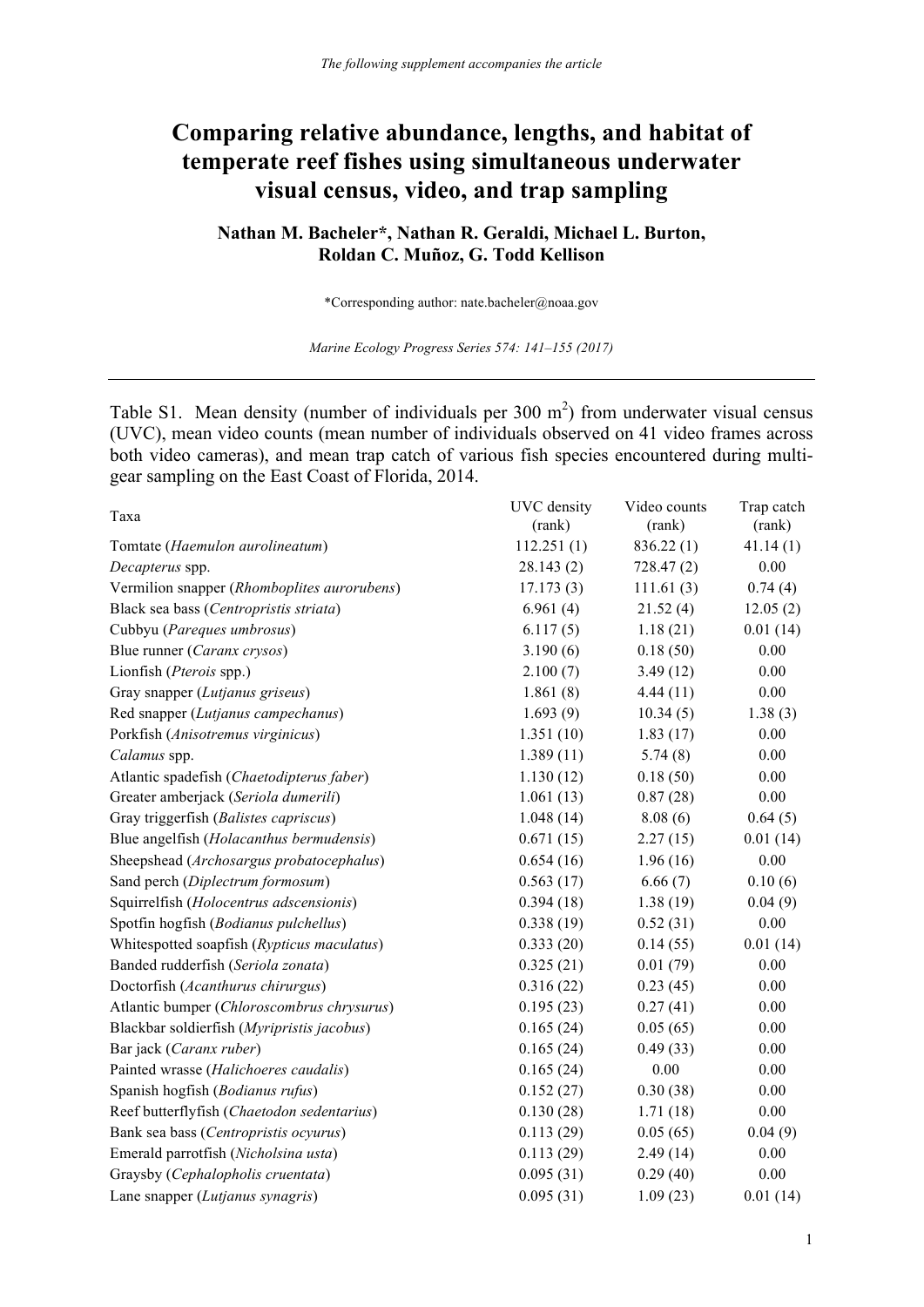| Taxa                                                  | UVC density | Video counts | Trap catch |
|-------------------------------------------------------|-------------|--------------|------------|
|                                                       | (rank)      | (rank)       | (rank)     |
| Spotted scorpionfish (Scorpaena plumieri)             | 0.095(31)   | 0.00         | 0.00       |
| Purplemouth moray (Gymnothorax vicinus)               | 0.091(34)   | 0.06(63)     | 0.05(8)    |
| White grunt (Haemulon plumierii)                      | 0.091(34)   | 0.21(48)     | 0.00       |
| Reticulate moray (Muraena retifera)                   | 0.082(36)   | 0.00         | 0.00       |
| Queen angelfish (Holacanthus ciliaris)                | 0.078(37)   | 0.84(29)     | 0.00       |
| Short bigeye (Pristigenys alta)                       | 0.074(38)   | 0.00         | 0.00       |
| Little tunny (Euthynnus alletteratus)                 | 0.074(38)   | 0.00         | 0.00       |
| Pinfish (Lagodon rhomboides)                          | 0.069(40)   | 4.51(10)     | 0.03(13)   |
| Spotted goatfish (Pseudupeneus maculatus)             | 0.069(40)   | 0.27(41)     | 0.00       |
| Bandtail puffer (Sphoeroides spengleri)               | 0.065(42)   | 1.08(24)     | 0.00       |
| Jacknife-fish (Equetus lanceolatus)                   | 0.065(42)   | 0.03(72)     | 0.00       |
| Slippery dick (Halichoeres bivittatus)                | 0.061(44)   | 5.39(9)      | 0.00       |
| Yellow jack (Caranx bartholomaei)                     | 0.061(44)   | 0.27(41)     | 0.00       |
| Black margate (Anisotremus surinamensis)              | 0.056(46)   | 0.00         | 0.00       |
| Scrawled cowfish (Acanthostracion quadricornis)       | 0.056(46)   | 0.10(57)     | 0.00       |
| Paralichthys spp.                                     | 0.052(48)   | 0.38(34)     | 0.01(14)   |
| Oyster toadfish (Opsanus tau)                         | 0.052(48)   | 0.00         | 0.01(14)   |
| Gag (Mycteroperca microlepis)                         | 0.048(50)   | 0.08(62)     | 0.00       |
| Spotfin butterflyfish (Chaetodon ocellatus)           | 0.048(50)   | 0.97(27)     | 0.04(9)    |
| Greater soapfish (Rypticus saponaceus)                | 0.043(52)   | 0.05(65)     | 0.00       |
| Sharksucker (Echeneis naucrates)                      | 0.039(53)   | 0.23(45)     | 0.08(7)    |
| Scamp (Mycteroperca phenax)                           | 0.039(53)   | 0.03(72)     | 0.00       |
| Planehead filefish (Stephanolepis hispidus)           | 0.039(53)   | 0.51(32)     | 0.04(9)    |
| Ocean surgeonfish (Acanthurus bahianus)               | 0.035(56)   | 0.17(54)     | 0.00       |
| Red porgy (Pagrus pagrus)                             | 0.035(56)   | 0.10(57)     | 0.00       |
| Mutton snapper (Lutjanus analis)                      | 0.030(58)   | 0.04(69)     | 0.00       |
| French angelfish (Pomacanthus paru)                   | 0.026(59)   | 0.03(72)     | 0.00       |
| Great barracuda (Sphyraena barracuda)                 | 0.026(59)   | 0.00         | 0.00       |
| Wrasse basslet (Liopropoma eukrines)                  | 0.026(59)   | 0.00         | 0.00       |
| High-hat (Pareques acuminatus)                        | 0.022(62)   | 0.00         | 0.00       |
| Orangespotted filefish (Cantherhines pullus)          | 0.022(62)   | 0.00         | 0.00       |
| Blue dartfish (Ptereleotris calliura)                 | 0.017(64)   | 0.60(30)     | 0.00       |
| Green moray (Gymnothorax funebris)                    | 0.017(64)   | 0.00         | 0.00       |
| Red grouper (Epinephelus morio)                       | 0.017(64)   | 0.00         | 0.00       |
| Yellowtail parrotfish (Sparisoma rubripinne)          | 0.017(64)   | 0.04(69)     | 0.00       |
| Redtail parrotfish (Sparisoma chrysopterum)           | 0.013(68)   | 0.00         | 0.00       |
| Atlantic guitarfish (Rhinobatos lentiginosus)         | 0.013(68)   | 0.00         | 0.00       |
| Barbfish (Scorpaena brasiliensis)                     | 0.013(68)   | 0.00         | 0.00       |
| Inshore lizardfish (Synodus foetens)                  | 0.013(68)   | 0.00         | 0.00       |
| Nurse shark (Ginglymostoma cirratum)                  | 0.013(68)   | 0.01(79)     | 0.00       |
| Spottail pinfish (Diplodus holbrookii)                | 0.013(68)   | 0.31(36)     | 0.00       |
| Yellowtail snapper (Ocyurus chrysurus)                | 0.013(68)   | 0.09(59)     | 0.00       |
| Almaco jack (Seriola rivoliana)                       | 0.009(75)   | 0.31(36)     | 0.00       |
| Cobia (Rachycentron canadum)                          | 0.009(75)   | 0.03(72)     | 0.00       |
| French grunt (Haemulon flavolineatum)                 | 0.009(75)   | 0.00         | 0.00       |
| Goliath grouper (Epinephelus itajara)                 | 0.009(75)   | 0.00         | 0.00       |
| Hogfish (Lachnolaimus maximus)                        | 0.009(75)   | 0.00         | 0.00       |
| Spanish mackerel (Scomberomorus maculatus)            | 0.009(75)   | 0.00         | 0.00       |
| Atlantic sharpnose shark (Rhizoprionodon terraenovae) | 0.004(81)   | 0.01(79)     | 0.00       |
| Blue tang (Acanthurus coeruleus)                      | 0.004(81)   | 0.00         | 0.00       |
| Bluelip parrotfish (Cryptotomus roseus)               | 0.004(81)   | 0.00         | 0.00       |
| Caesar grunt (Haemulon carbonarium)                   | 0.004(81)   | 0.00         | 0.00       |
| Carcharhinus spp.                                     | 0.004(81)   | 0.00         | 0.00       |
|                                                       |             |              |            |